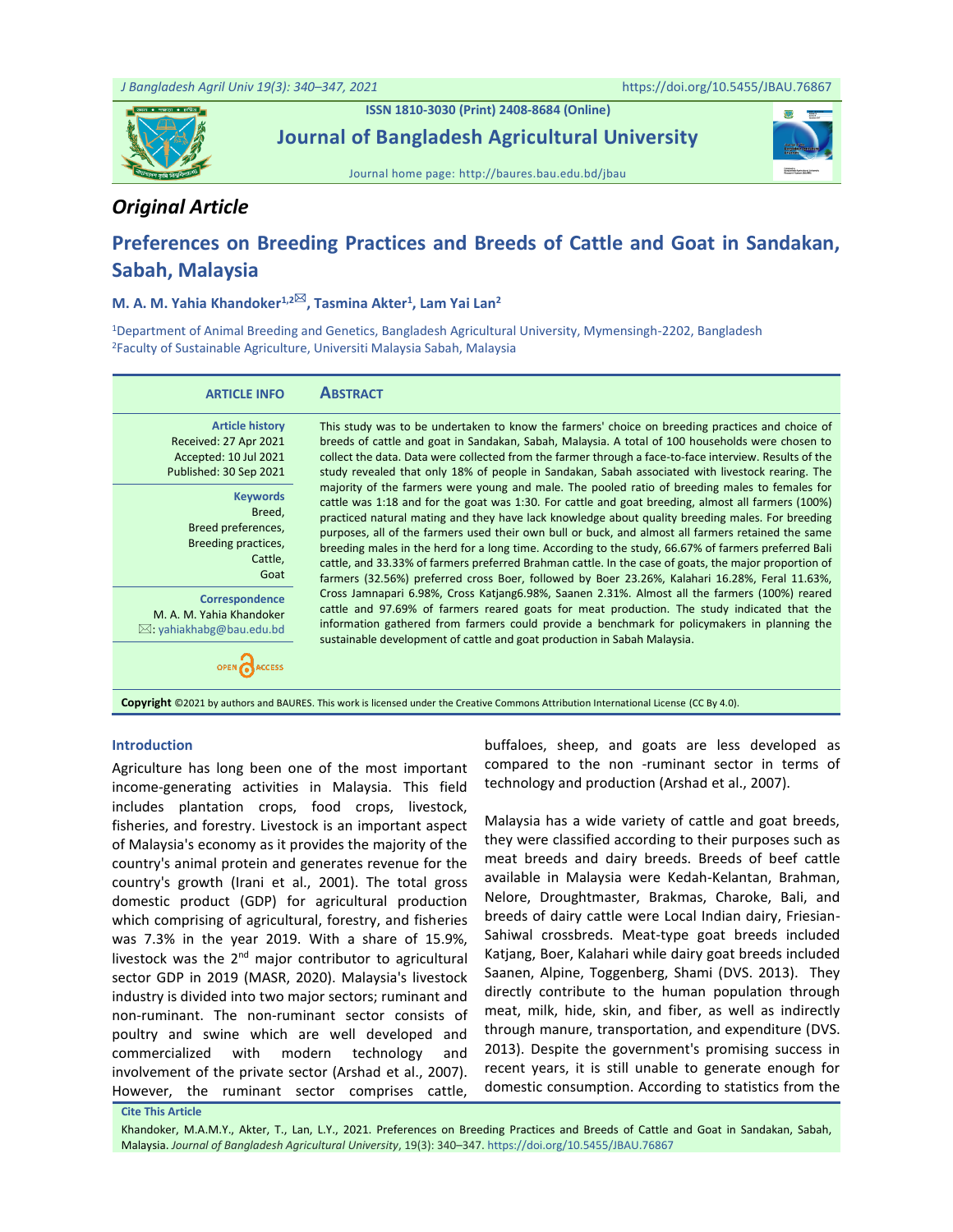Ministry of Agriculture and Agro-based industry, data regarding the deficit of demand compared with the production of livestock in Malaysia in 2010 amounted to 3568000 metric tons (Sahar and Chamhuri, 2016). Therefore, Malaysia has highly reliant on the import of ruminant products from other countries such as India, Australia, New Zealand, and Thailand (Hashim, 2013).

Breeding, management and animal welfare advancements can continue to lead to increasing future demand, as well as increased productivity and genetic gains. For many causes, rates of genetic modification have risen in most species in developing countries in recent decades, including more effective computational approaches for estimating animal genetic merit, the broader use of technology such as artificial insemination (AI), and more concentrated selection on objective traits such as milk yield (Simm et al., 2004). Typically, the method of the breeding technique used by the farmer is determined by the farm's production scheme and goals. Farmers in Malaysia conduct both natural mating and AI (DVS, 2013), but livestock AI is still lagging behind due to a number of factors including lack of investment in infrastructure such as bull stations, semen storage facilities, artificial insemination centers, as well as a paucity of well-trained and qualified AI technicians (Raymond and Saifullizam, 2010). Furthermore, the choice of livestock breeds is a crucial factor in livestock breeding strategies, which are based on the viewpoints of farmers. Farmers' decisions are heavily influenced by economic considerations, sustainability, the environment, and animal performance.

In order to improve the livestock industry, the government has formulated various policies and strategies such as National Agricultural Policy and National Agro-food policy, and several programs (Sahar and Chamhuri, 2016). However, the long-term viability of such programs is contingent on producer participation, which is determined by socio-cultural, fiscal, and geographic influences (Ilatsia et al., 2012). A common understanding of which breeds should be advocated and why which type of breeding strategy should be followed in the country would enable the breeder to effectively design sustainable genetic improvement programs. Therefore, the government may provide some kind of services or incentives to the farmers with some knowledge of the result of any breeding practice for long-term stable breed development in the country. This study was, therefore, conducted with the objective to collect opinions of the farmer about the choice of cattle and goat breeds, and breeding strategies they practiced. The basic socioeconomic status of the farmer in Sandakan, Sabah was also taken into consideration. Basically, the study

was aimed at generating baseline information so that the policymakers can consider some of the decisions on the basis of more specific information that will help in intending cattle and goat production and breed improvement strategies in Sabah Malaysia.

### **Materials and Methods**

### *Study area and duration of the study*

The study was conducted around the Faculty of Sustainable Agriculture (FSA), Universiti Malaysia Sabah (UMS) campus, Sandakan, Sabah to collect the information on farmers' opinions on breeding practices, choice of breeds, and farmers socioeconomic status. The data were collected from the end of April to July of 2016.

### *Data collection method and management of data*

A total of 100 households were taken into consideration for this study but there were only 18 households found to involve in livestock rearing. Before executing this study, a questionnaire was carefully constructed with the study goals in mind. The data collection sheet was divided into three sections; *(*A) Farmer's information, (B) Breeding practices, and (C) Preferences of breeds. Farmers were then contacted by calling and requesting permission to interview and see them at their farm. The study's goals were explicitly outlined to the respondent at the time of data collection, allowing them to respond openly. Information was taken on age, race, religion, education level, family size, occupation of the farmers, types of breeding practices, breeding facilities, farmers preference of breed, and the following variables were measured using appropriate scales to describe the variables clearly.

### *Measurement of variables*

Name: Name was identified according to his or her identity card (IC).

Sex: Sex was identified according to his or her IC.

Age: The respondent farmer's age was estimated in years from the time of his birth to the time of the interview.

Race: Race was identified according to his or her father's and mother's race.

Religion: Religion was identified by the religion he or she is following during the time of the interview.

Education: The education of the respondent was according to the stage of schoolings such as never attend school, primary school, secondary school, or others.

Family size: The respondent's family size was determined based on the actual number of family members, including his wife, children, and other dependents. Each family member received a separate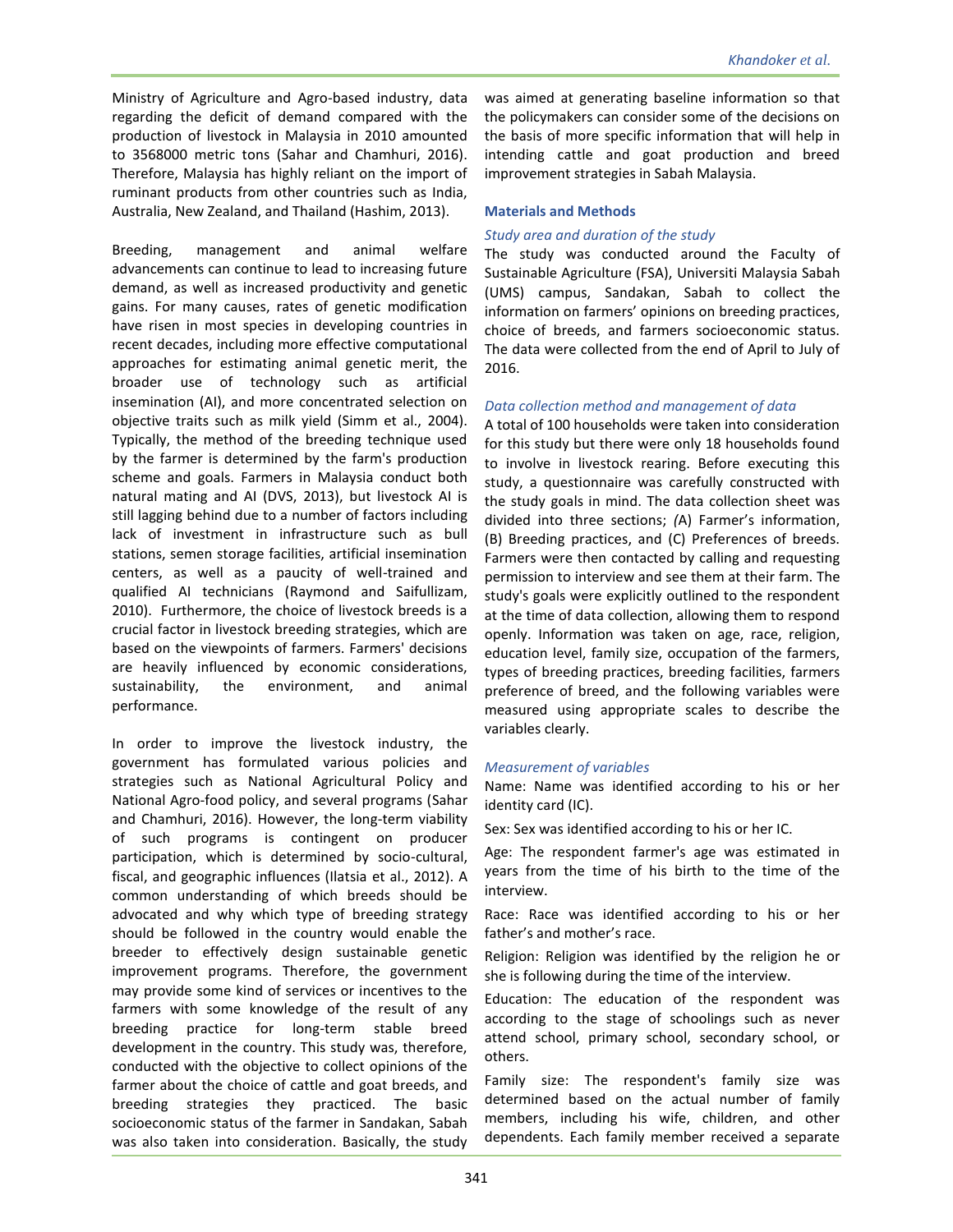score. In this case, less than 4 members were considered as small family size, 4-6 members medium and more than 6 members were considered large family size.

Occupation: Agriculture was given a score of one, service was given a score of two, business was given a score of three, and score four was given for others.

Distance: The distance of available breeding male animals from the farm was measured in three categories where less than 1 km was considered as low, 1.0-3.0 km was medium and more than 3.0 km was high distance.

Types of breeding practice: This was measured by whether the farmer bred their animal by natural service or artificial insemination (AI)

The useful life of breeding male: Based on the duration of breeding male kept in the herd, it was measured in terms of two categories (A) Less than five years(cattle) or two years (goat) (B) More than five years (cattle) or two years(goat).

Male and female pooled ratio: This was measured by the total number of breeding males to females on the farm.

### *Statistical analysis*

Necessary information collected from the study was coded and recorded in Microsoft Excel. Descriptive statistics such as number, percentage distribution, mean, standard error, etc. were used in describing the variables. All the analysis was performed using SPSS 11.5 (Statistical Package for Social Sciences).

### **Results**

### *People involved in agriculture and the socioeconomic status of the livestock owner*

Figure 1 demonstrates a household survey scenario of the respondents studied. It appears that Malaysia still has an inadequate number of people involved in livestock production activities, with 82 percent of people not engaged in livestock keeping and only 18 percent involved in livestock rearing among 100 households in the Sandakan area, Sabah, Malaysia.

The socioeconomic status of the farmers is presented in Table 1. From the study, it was observed that among the respondents, 89% were male and 11% were female. The age distribution of the respondents in this program was 55.6 percent young and 44.4 percent old. There were 16.7% Malay, 16.7% Chinese and 11.1% Kadazandusun, 5.6% Bajau, 11.1% Suluk, 5.6% Sungai and 33.3% others by race. From a religious point of view, 55.5% of people were faithful in Islam, 38.9% Christian, and 5.6% Buddha. Half of the respondents (50%) had received in secondary school education, 11.1% diploma level education, and 16.7% attended primary school. The proportion of respondents by family size revealed that more than 75% (77.8%) of respondents belonged to the category of medium family size with 4 to 6 family members, followed by 5.6% small (less than 4 members) and 16.7% large family size (more than 6) categories. In terms of occupation, the majority (83.3%) of the farmers involved in agriculture, 11.1 percent were in business, 5.6 percent were in other activities and none of them was service holder.



- Not involved in Livestock rearing  $(\%)$
- Involved in livestock rearing  $(% )$

Figure 1. Participation of Sandakan people in agricultural works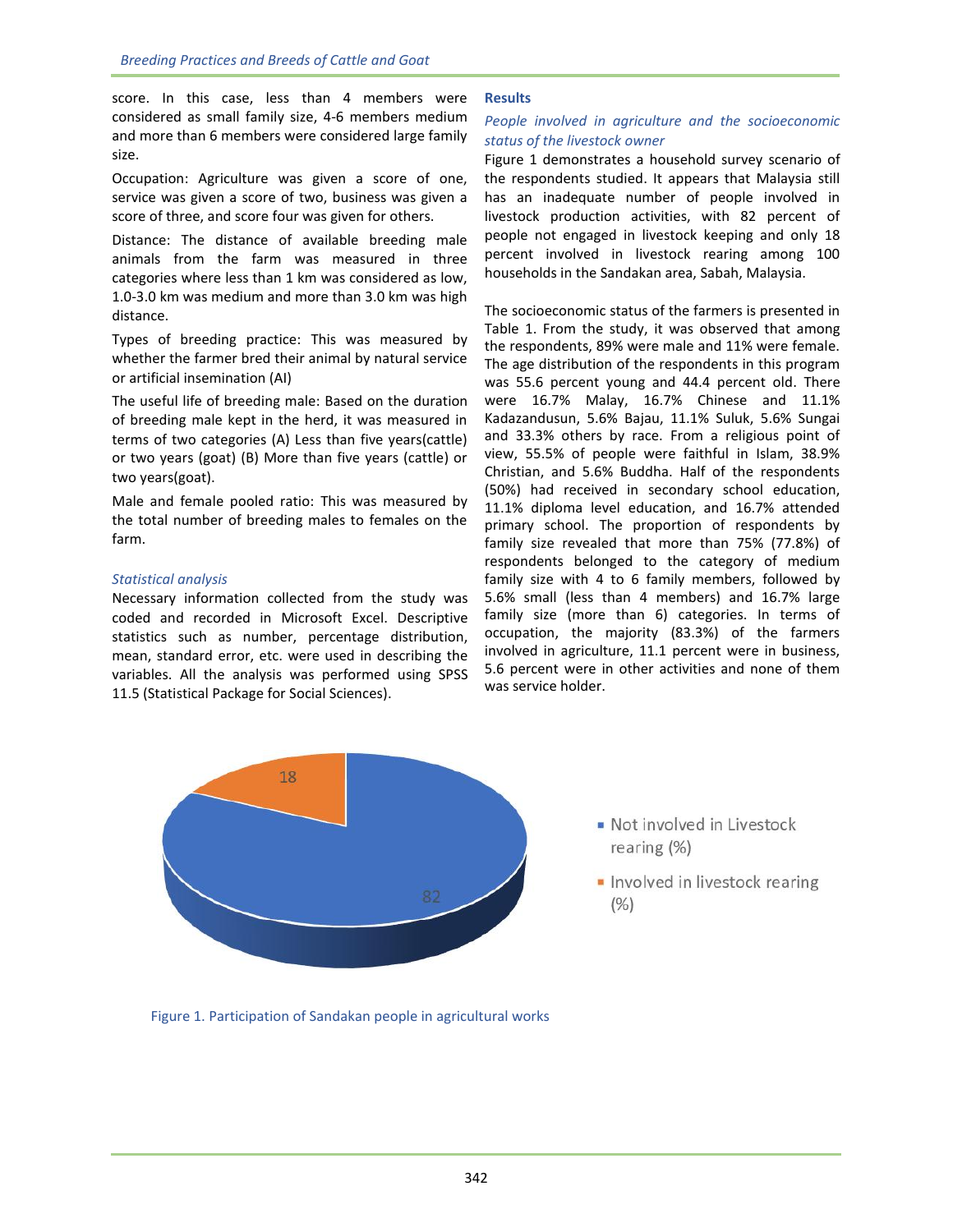| Characteristics        | <b>Scoring</b> | Categories             | Respondents          | Mean  | <b>SE</b> | Frequency      |
|------------------------|----------------|------------------------|----------------------|-------|-----------|----------------|
|                        | method         |                        | $(N=18)$ No./percent |       |           |                |
| Age                    | Year           | Young (less than 40)   | 55.6                 |       |           | 10             |
|                        |                | Old (More than 40)     | 44.4                 | 38.83 | 1.51      | 8              |
| Sex                    | <b>Type</b>    | Male                   | 89.0                 | 1.11  | 0.07      | 16             |
|                        |                | Female                 | 11.0                 |       |           | $\overline{2}$ |
| Race                   | Type           | Malay (1)              | 16.7                 |       |           | 3              |
|                        |                | Chinese (2)            | 16.7                 |       |           | 3              |
|                        |                | Indian $(3)$           | 0.0                  |       |           | $\pmb{0}$      |
|                        |                | Kadazandusun (4)       | 11.1                 | 4.94  | 0.67      | $\overline{2}$ |
|                        |                | Bajau (5)              | 5.6                  |       |           | $\mathbf{1}$   |
|                        |                | Suluk (6)              | 11.1                 |       |           | $\mathbf{2}$   |
|                        |                | Sungai (7)             | 5.6                  |       |           | $\mathbf 1$    |
|                        |                | Others (8)             | 33.3                 |       |           | 6              |
| Religion               | Type           | Islam $(1)$            | 55.5                 |       |           | 10             |
|                        |                | Buddha (2)             | 5.6                  |       |           | 1              |
|                        |                | Hindu (3)              | 0.0                  | 2.23  | 0.35      | 0              |
|                        |                | Christian (4)          | 38.9                 |       |           | 7              |
| <b>Education level</b> | Year           | of No education (0)    | 22.2                 |       |           | 4              |
|                        | Schooling      | Primary (1-6)          | 16.7                 |       |           | 3              |
|                        |                | Secondary (7-11)       | 50.0                 | 2.5   | 0.23      | 9              |
|                        |                | Diploma/STPM<br>or     | 11.1                 |       |           | $\overline{2}$ |
|                        |                | more (12 and above)    |                      |       |           |                |
| <b>Family Size</b>     | No.            | of Small (less than 4) | 5.6                  |       |           | $\mathbf{1}$   |
|                        | members        | Medium (4-6)           | 77.8                 |       |           | 14             |
|                        |                | Large (more than 6)    | 16.7                 | 5.28  | 0.30      | 3              |
| Occupation             | <b>Type</b>    | Agriculture (1)        | 83.3                 |       |           | 15             |
|                        |                | Service (2)            | 0.0                  |       |           | $\pmb{0}$      |
|                        |                | Business (3)           | 11.1                 | 1.39  | 0.22      | 2              |
|                        |                | Others (4)             | 5.6                  |       |           | 1              |

**Table 1.** Characteristics of the respondent farmers with categories and basic statistical values

### *The male and female pooled ratio of cattle and goat*

The number and ratio of breeding male and female of cattle and goat are shown in Table 2. The number of bulls was 3 whereas cows were 54. On the other hand, the number of bucks was 47 whereas does was 1432. The ratio calculated for cattle was 1:18 where the ratio for the goat was 1:30.

#### **Table 2:** Number and pooled ratio of cattle and Goat

| Types of  | Number of | Number of | Pooled Ratio |
|-----------|-----------|-----------|--------------|
| livestock | male      | female    |              |
| Cattle    |           | 22        | 1:18         |
|           |           | 32        |              |
| Goat      | 47        | 1432      | 1:30         |

### *Types of breeding practice and its constraints, service availability, and useful life of breeding male*

There are two categories of breeding practices used by the farmers which were natural service and artificial insemination. The breeding system practiced by the farmers in Sandakan was presented in Table 3. It revealed that 100% of the farmer bred their cattle and goat by natural services.

A list of the spotted constraints associated with breeding is represented in Figure 2. It was observed that 50% of farmers had a problem associated with poor quality breeding bulls or bucks, 33% of farmers

had no constraint regarding breeding and 16.67% of farmers faced problems associated with expensive to get good quality breeding bulls or bucks.

In the Sandakan area, to breed the cattle and goats, service availability facility has been studied and the results of the study presented in Table 3. The result showed that 100% of cattle and goats had service availability of within 1km and all of the farmers used their own bulls or bucks for breeding purposes. It was found that all of the farmers (100%) in Sandakan used their breeding bulls for more than five years. In the case of goats, 81.3% of farmers used their bucks more than two years and only 18.7% of farmers used their bucks less than two years.

### *Choice of cattle and goat breeds*

Table 4 shows how farmers in Sandakan rank their preferred cattle and goat breeds. According to the study, 66.67% of farmers preferred Bali cattle, and 33.33% of farmers preferred Brahman cattle. On the other hand, in the case of goats, the major proportion of farmers (32.56%) preferred cross Boer, followed by Boer 23.26%, Kalahari 16.28%, Feral 11.63%, Cross Jamnapari 6.98%, Cross Katjang6.98%, Saanen 2.31%. This study fingered that farmers in Malaysia mainly preferred meat-type breeds to dairy breeds.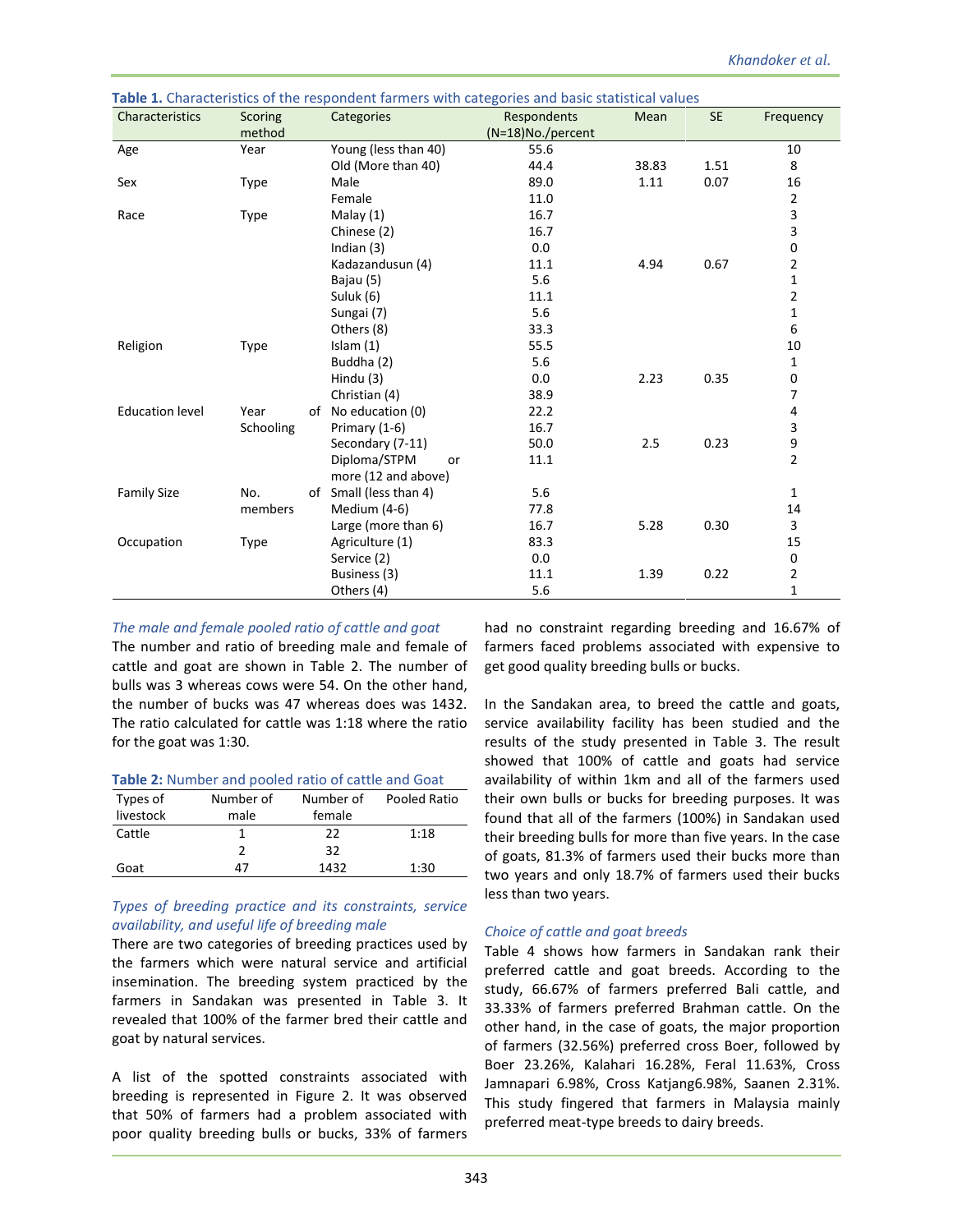

### Figure 2. Constrains associated with breeding

| Table 3: Types of breeding practices, breeding facilities followed by the farmer |  |  |
|----------------------------------------------------------------------------------|--|--|
|----------------------------------------------------------------------------------|--|--|

| Criteria                | <b>Species</b>  | <b>Service Categories</b> | Percent | Frequency |
|-------------------------|-----------------|---------------------------|---------|-----------|
| Type of Breeding        | Cattle and Goat | Al                        | 0       |           |
| practiced               |                 | Natural                   | 100     | 18        |
| <b>Distance</b>         | Cattle          | Less than 1 Km            | 100     |           |
|                         |                 | $1-3$ Km                  | 0       | 0         |
|                         |                 | More than 3 Km            | 0       | 0         |
|                         | Goat            | Less than 1 Km            | 100     | 16        |
|                         |                 | $1-3$ Km                  | 0       | 0         |
|                         |                 | More than 3 Km            | 0       | Ω         |
| Useful life of breeding | Cattle          | Less than 5 years         | 0       |           |
| male                    |                 | More than 5 years         | 100     |           |
|                         | Goat            | Less than 2 years         | 18.7    |           |
|                         |                 | More than 2 years         | 81.3    | 13        |

### **Table 4:** Preferences of cattle and goat breeds at Sandakan in Malaysia

| Types of Farm animals | <b>Breeds</b>   | Reason                      | vote | Percent |
|-----------------------|-----------------|-----------------------------|------|---------|
| Cattle                | Bali            | Good meat quality           | 2    | 66.67   |
|                       | <b>Brahman</b>  | High fat content            | 1    | 33.33   |
|                       |                 | Supply from DVS             |      |         |
| Goat                  | Cross Boer      | Fast growing                | 14   | 32.56   |
|                       |                 | Govt. Scheme give Boer only |      |         |
|                       |                 | Resist to various disease   |      |         |
|                       |                 | Good libido                 |      |         |
|                       |                 | Horned                      |      |         |
|                       |                 | Popular                     |      |         |
|                       | Cross Jamnapari | Good libido                 | 3    | 6.98    |
|                       |                 | Big size                    |      |         |
|                       |                 | Fast growing                |      |         |
|                       | Kalahari        | Good meat quality           | 7    | 16.28   |
|                       | Feral           | Adapt to environment        | 5    | 11.63   |
|                       | Boer            | fast growing                | 10   | 23.26   |
|                       |                 | Big size                    |      |         |
|                       | Cross Katjang   | Adapt to environment        | 3    | 6.98    |
|                       | Saanen          | More milk                   | 1    | 2.31    |

### **Discussion**

*Involvement of Sandakan people with livestock rearing*

A survey was performed to determine the level of participation in the agricultural activity by the residents of Sandakan. A very small proportion of people (18%) was involved with livestock rearing. Livestock keeping does not seem to be widely practiced in this area. Malaysian agriculture sector

mainly characterized by plantation, oil palm mostly practiced. However, livestock production has received little attention. Furthermore, the government has put more focus on livestock production, citing the shared benefits of a livestockoil palm integration scheme. As a result, people are gradually involved increasingly in the livestock production system.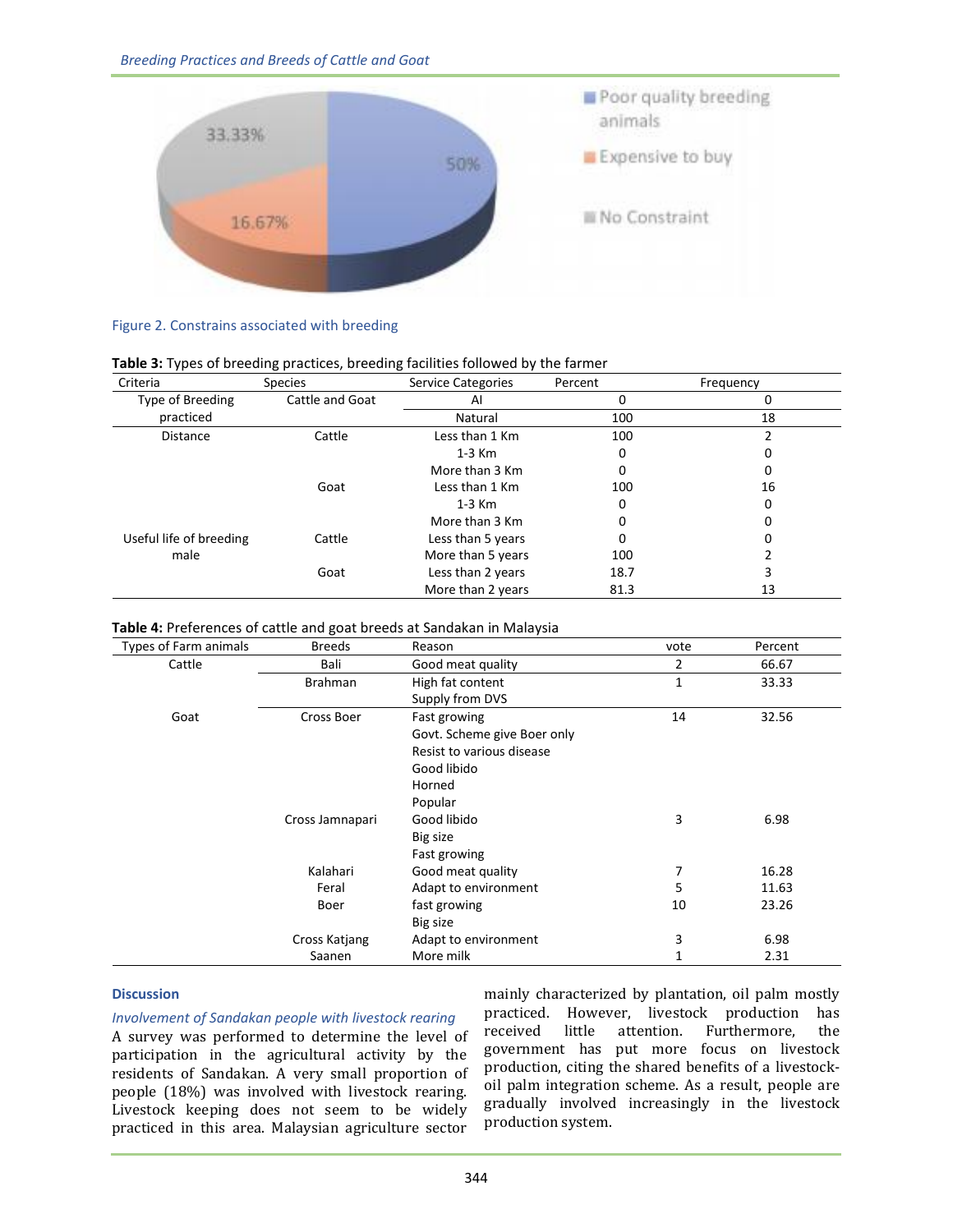#### *Socio-economic attributes of the livestock owners*

The socio-economic approach focuses primarily on the social, economic, and political dimensions of people or social classes in the society **(**Adger, 1999**).** Various variables were selected for the assessment of the socioeconomic profile, i.e. age, education, race, religion, family size, occupation. The survey proportion in terms of gender was 11 percent female and 89 percent male (Table 1). Relatively most of the respondents involved in livestock farming were men and only a few were female. This is due to the cultural heritage of the Malaysian people. The results were in conformity with the report of Melissa et al., 2016. This observation is also consistent with the findings of Bitende et al. (2001) and Chenyambuga et al. (2012), who stated that in agropastoral societies, men mostly household leaders, own livestock. There were few women who owned cattle and were the heads of the household and most of these were widows, divorced, or single women. It was found that 55.6% of respondents belonged to the young age group; 44.4% of respondents were in the old age group, with a mean age of 38.83 years (Table 1), inferring that both young and old people are engaged in livestock keeping although young people are more involved in this practice with the time course.

Several studies such as Vu (2012), Gul et al. (2009), Mugera and Featherstone (2008) have shown that farmer education is important for improving production and performance. As a greater proportion of farmers is educated it would be easy going to convey technical information about livestock farming. A close look at Table 1 showed that 22.2 percent of respondents were without any form of formal education, whilst the number of respondents who joined primary school was 16.7 percent. The highest recorded academic accomplishment of farmers was 50% in secondary school education and very few had diploma level education (11.1%) (Table1). In occupation, the mainstream (83.3%) of farmers reported being involved in agriculture (Table 1). This condition implying that households are fully-fledged agriculture-dependent, in addition, educational standards could have reduced options for other types of jobs.

### *Breeding practices*

It could be inferred from Table 2 that the pooled ratio of breeding males to females for cattle was 1:18 and for the goat was 1:30, respectively. A series of studies have been made to avoid inbreeding and to obtain an optimum male-to-female mating ratio. For cattle, a recommended ratio is one breeding bull to every ten breedable females (Terefe et al., 2012). Other findings also suggested the breeding males to female ratio 1:11.7 for Abigar cattle in Gambela region (Minuye, 2009), for Kereyou cattle 1:9.6 under pastoral

management conditions (Shiferaw, 2006). Therefore, our present findings pointing the insufficiency of breeding bulls which may lead to the chance of inbreeding. For small ruminants like goats, the recommended ratio is one buck to 25 does. Differently, Rao et al. 2009 reported that in India for Ganjam goat of Orissa they maintain breeding bucks to does ratio of 1:30 or 1:40. As a rule of thumb a 1: 20 ratio is adequate to ensure more than 95 percent herd fertility (Gebrelul, 2003). Consequently, the observation of the present study for the goat mating ratio is acceptable. Besides this, breeding males to female's ratio should be decided based on the management practices, age of the bull or buck, the condition and stamina of the male, his libido and the fertility level of the females, and other factors (Akpa et al., 2010; Tadesse et al., 2014).

All of the respondents surveyed in Sandakan reared cattle and goats under integration with tree crops system and all of the respondents (100%) were following natural service to breed their cattle and goat (Table 3). None of the respondents practiced controlled mating and breeding bulls, bucks with unknown pedigree allowed to mate with their relatives. This can be ascribed to the truth that there is a lack of a breeding program for the majority of farmers and a paucity of consciousness about the effect of inbreeding. While artificial insemination (AI) has gained widespread attention but natural service is still preferred because of high insemination cost, difficulty in heat detection, poor conception rate in case of Al adaptation. Further, breeding practices of livestock owners are impelled by multiple purposes of enhancing milk, utilization of local feed, diseases as well as accessibility and usefulness of breeding services in terms of successful conception (Murage et al., 2011). On the other hand, as constraints, half of the farmer's opinion that they are facing constraint associated with poor quality breeding bulls and buck and only 33% of the farmers they have no constraints at all in terms of breeding (Figure 2). Poor quality breeding bulls or bucks is associated with low libido, old age, and low fertility. In the cases of natural mating, unwanted mating is common where the presence of inferior quality breeding bull/buck in the herd may lead to an unsolicited problem on herd productivity.

Furthermore, the source/ service availability and how long the breeding males retained in the herd have been identified in the present study. Results revealed that 100% of cattle and goats had service availability within 1 km (Table 3). This fact attributed that all of the farmers used their own bull or buck for breeding purposes. In accordance with the results of the present study, Berhanu et al. (2012) reported that the major source of breeding bucks for agro-pastoralists and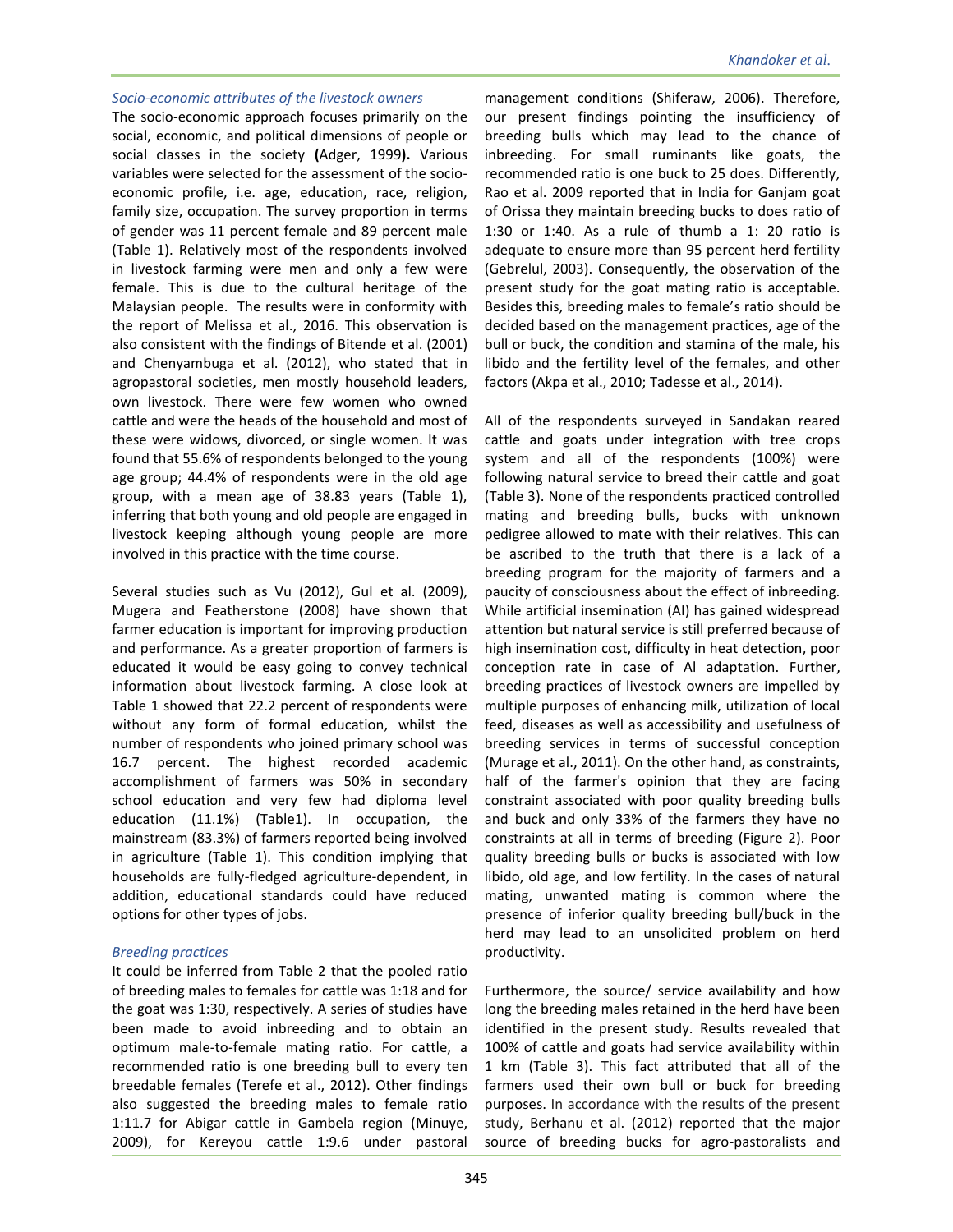pastoralists in their herd. Similarly, Chenyambuga and Lekule (2014) reported that livestock keepers in semiarid and sub-humid areas in Tanzania practiced uncontrolled mating using bucks from either their own flock (66.7%) or neighbors' flocks (33.3%). Besides that, most of the farmers (100%) in Sandakan used their breeding bulls for more than five years whereas in goat, few farmers (18.7) keep breeding bucks in the herd for about less than two years and the majority of farmers (81.3%) used their breeding buck more than two years. According to scientific guidance, farm bulls and buck should be replaced every two years to prevent mating back to mothers or sisters in the herd (Flanders and Gilespie, 2015, Rashmi et al., 2014)). The combination of using breeding males from their own source and long-term utilization of the same breeding males may increase inbreeding in the population, resulting in longterm productivity losses due to herd genetic erosion. It is also pertinent that long-time use of the same breeding bull depreciates the capability of bull to mate an adequate number of females as well as the quality of semen (Tadesse et al., 2014; Mutenje et al., 2020).

### *Breed preferences*

The majority of respondents in the Sandakan area claimed that their preferred cattle breed, known as Bali cattle, is endemic to Indonesia and can also be found in Malaysia, the Philippines, Hawaii, and Australia's Northern Territory. Bali cattle are well-known for their superior growth and reproductive capacities, despite living in harsh environments. Due to its high dressing percentage, it has often been regarded as a superior meat animal (Leo et al., 2012). Among those goat breeds found in Malaysia, the most popular breed among farmers in Sandakan was cross Boer due to its advantageous characteristics such as fast-growing, disease resistance, good libido, and horned. Another reason to choose this breed is that it is available through the government program which makes it easily accessible to the farmers. The origin of Boer goats in South Africa and they are recognized for excellent growth, fertility with a kidding rate exceeding 189%, meat quality, adapt to a wide variety of climatic and feeding environments (Ariff et al., 2010). However, due to a lack of dairy goat farms in Sandakan, the Saanen goat was the least common among farmers. Breed preference indices that populations in the Sandakan areas favor cattle and goat breeds for meat production over milk production. As a result of this situation, Malaysia's dairy industry is heavily reliant on imported milk and milk goods, and the intake of milk and milk products is also very poor.

### **Conclusion**

It can be concluded that only a limited percentage of Malaysians are interested in livestock rearing, with the majority of them lacking effective breeding knowledge. The study's findings indicate that, in order to increase cattle and goat populations, scientific breeding strategies should be introduced, and that, in addition to relying on meat production, the government should also pay attention to other productive traits such as milk production.

### **Conflict of interests**

There is no conflict of interest.

#### **References**

- Adger, W.N., 1999. Social vulnerability to climate change and extremes in coastal Vietnam. *World development*, 27: 249- 269[. https://doi.org/10.1016/S0305-750X\(98\)00136-3](https://doi.org/10.1016/S0305-750X(98)00136-3)
- Arshad, F.M., Abdullah R.M.N., Kaur, B., Abdullah, M.A., 2007. 50 years of Malaysian agriculture: transformational issues, challenges and direction (Eds.). Universiti Putra Malaysia Press, Serdang, Selangor. ISBN 9789675026140.
- Akpa, G.N., Alphonsus, C., Dalha, S.Y., Garba, Y., 2010. Goat breeding structure and repeatability of litter size in smallholder goat herds in Kano, Nigeria. *Animal Research International*, 7: 1274-1280.
- Ariff, O.M., Hifzan, R. M., Zuki, A.B.M., Jiken, A.J., Lehan, S.M., 2010. Maturing pattern for body weight, body length, height st withers of Jamnapari and Boer Goats. *Journal of Tropical Agriculture Science*, 33: 635-644.
- Bitende, S.N., Njombe, A., Semgalawe, Z.S., 2001. Women and food security reduction: A brief overview for Tanzania. *In Tanzania Society of Animal Production Conference series*, 28: 39-60.
- Berhanu, T., Thiengtham, J., Tudsri, S., Abebe, G., Tera, A., Prasanpanich, S., 2012. Purposes of keeping goats, breed preferences and selection criteria in pastoral and agropastoral districts of South Omo Zone. *Livestock Research for Rural Development*, 24: 2012.
- Chenyambuga, S.W., Komwihangilo, D.M., Jackson, M., 2012. Production performance and desirable traits of Small East African goats in semi-arid areas of Central Tanzania. *Livestock Research for Rural Development*, 24: 118.
- Chenyambuga, S.W., Lekule, F.P., 2014. Breed preference and breeding practices for goats in agro-pastoral communities of semi-arid and sub-humid areas in Tanzania. *Livestock Research for Rural Development*, 26: 117.
- DVS., 2013. Malaysian Livestock Breeding Policy. Department of Veterinary Services Malaysia, 1-42.
- Flanders, F.B., Gillespie, J. R., 2015.9th Edition: Modern Livestock and Poultry Production. Published by Cengage Learning.
- Gebrelul, S., 2003. Goat Breeding and Reproduction. Southern University Agricultural Research and Extension enter, Ashford O. Williams Hall, POBox 10010, Baton Rouge, LA 70813 USA. <http://www.suagcenter.com/News%20Archives/Sept->Dec2005/GoatBreeding. html, Date accessed: June 12, 2010
- Gul, M., Koc, B., Dagistan, E., Akpinar, M.G., Parlakay, O., 2009. Determination of technical efficiency in cotton growing farms in Turkey: A case study of Cukurova region. *African journal of Agricultural research*, 4: 944-949.
- Hashim, F.A.H., 2013. Strategies to strengthen Livestock Industry in Malaysia. Journal of Economic and Social Science Research Centre, 512: 1-4.
- Irani, T., Siwar, C., Hossain, M.A., Vijian, P., 2001. Situation of Agriculture in Malaysia- A cause for concern. September 2001